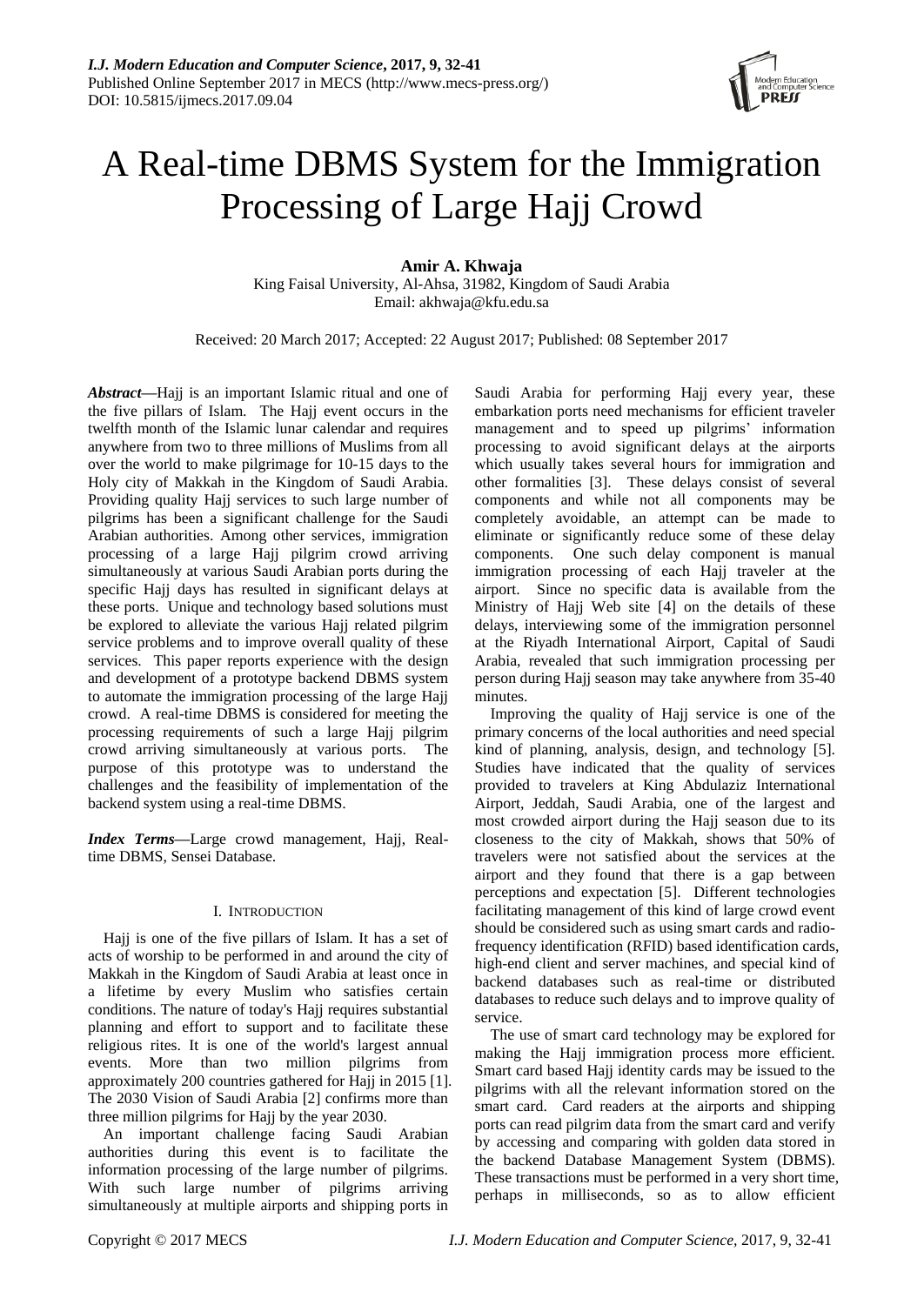processing between when a pilgrim swipes his/her card to the notification of data confirmation from the backend DBMS to the immigration authorities at the port. Use of a smart card based Hajj automatic permit verification will eliminate manual immigration processing and may significantly reduce such processing delays.

This paper reports experience with the design and implementation of a prototype backend DBMS system for meeting the processing requirements of a large crowd of Hajj pilgrims arriving simultaneously at various ports. The purpose of this prototype was to understand the challenges and the feasibility of implementation of the backend DBMS using a technology that can satisfy the project requirements.

The rest of the paper is organized as follows: Section II presents and evaluates some related research work. Section III provides high level Hajj backend DBMS requirements. Section IV evaluates various DBMS technologies to best meet the Hajj large crowd management requirements. Section V goes over the prototype implementation details. Section VI highlights some issues and challenges during the prototype implementation and how these issues were addressed. Section VII concludes the paper.

#### II. RELATED WORK

This section provides a summary of similar or related research work in the area of Hajj crowd management.

Mitchell et al. suggest crowd management using an RFID and mobile device/network based solution [6]. The main focus of their work is pilgrim detection in a crowd for the purposes of understanding and controlling overcrowding, identifying the pilgrims' location in the case of emergencies, tracking lost family and friends, and authorities sending emergency and other alerts to the pilgrims. Mitchell el al.'s solution requires strategic placement of RFID readers at key Hajj locations with defined zones. When a pilgrim comes into that zone, the reader detects and transmits the location to the central controller. However, the authors reported several issues and challenges in using RFID in a large crowd settings such as limited range of RFID readers, pilgrim selfblocking RFID signal, incorrect angle of RFID device for the reader, and the most challenging to determine the optimal placement of readers in a terrain type of landscape with mountains and other obstacles. Most of the work reported by this research is conceptual with limited prototyping and testing. No apparent solutions to the issues and challenges reported were presented and discussed with any technical details. The backend storage solution suggested is an Oracle database. However, no details are provided and the reported work also did not address issues of efficient storage and accessing of pilgrim data, especially in the case of time sensitive emergency events, from a relational database that may present challenges for a database consisting of millions of records.

Mohandes et al. propose an RFID based wristband solution for pilgrims [7]. Their primary use cases consist

of crowd control in specific Hajj locations by placing readers that can monitor flow of crowd and help the security personnel in controlling the entry of pilgrims in high risk areas. Some of the other use cases consist of identification of pilgrims by storing basic personal and official documentation information especially in case of deaths and people getting lost, medical conditions stored on the tag for emergency situations, and detection of official Hajj permission stored on the tag from a distance to determine if a group of pilgrims have all permission to perform Hajj. However, as discussed by Mitchell et al., the wristband based RFID is not quite effective due to pilgrim potentially self-blocking the signals [6]. In addition, placement of card readers at optimal locations for crowd control is a significant challenge as well as the challenge of limitation in signal detection ranges [6] that may not allow a possible practical solution. A limited prototype Visual Basic based system is implemented to demonstrate pilgrim identification use case where the reader is connected to the PC running the VB based user interface application via a serial port. The prototype implementation has only unique identification (UID) stored on the tag and the pilgrim details are stored in a local database. Mohandes et al. suggest that the actual implementation will have all pilgrim information stored on the tag and not retrieved from a database. However, there are challenges in determining type and format of information to be stored on the tag due the limitations in RFID storage as well as security concerns for various stored critical information about the pilgrim. The paper does not address and discuss any of these challenges.

Alsaggaf et al. [8] build their work on earlier proposals on Hajj management using RFID technology with security features [7] and extended it by introducing the fingerprint biometric approach that is unobtrusive and difficult to steal and forge. Their main focus is improving and increasing the pilgrim identification authentication process. They suggest integrating the fingerprint biometric with the public key infrastructure (PKI) algorithms to provide a robust identity authentication. Their solution suggests RFID based wristbands for pilgrims. However, as was pointed out by Mitchell et al. [6] that the experimentations demonstrated that wristband based RFID are not effective as the wearer of the wristband may block the signals to be detected by the RFID reader. Alsaggaf et al.'s solution depends on the use of an enrolled biometric template, which is held on a locally or centrally formed database with the authentication of person usually undertaken through oneto-one comparisons of his/her identity to the stored templates. There is no indication from the paper about any real or a prototype system implementation and it appears from the paper that this is a conceptual model.

The Pilgrim Smart Identification (PSI) system is also developed using the RFID technology [9]. Similar to the other systems, the intent of this system is to store personal pilgrim information and medical records in case of emergencies, coma, and other critical conditions. Geabel et al.'s main intent is to overcome language barriers for pilgrims and Hajj workers by storing the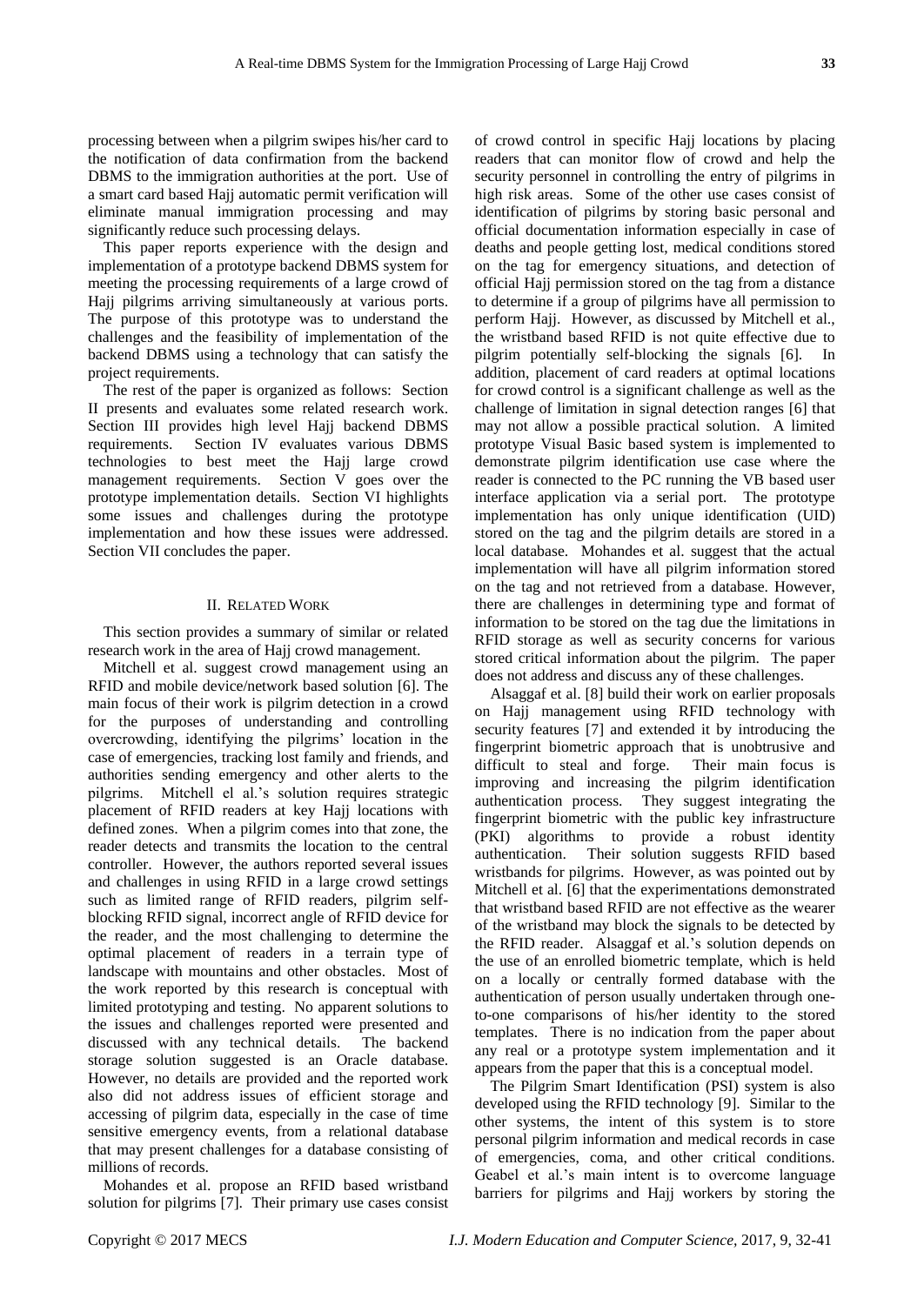necessary information in an RFID used in a bracelet worn by the pilgrims. The system uses two applications one on a personal computer for the administrators and workers and the other for the card reader to write tag ID and to read necessary pilgrim information from the tag. The system also uses two corresponding DBMS, one for each corresponding application, based on the SQL (Structured Query Language) Server 2005 and SQL Compact version. No security features are used to protect critical pilgrim information and no communication mechanisms are included other than the card readers. No discussion is provided for the performance of the relational backend DBMS in the case of large Hajj crowd processing.

Based on the related work review above, the bulk of the Hajj research is related to large crowd management which consists of using RFID based technology for monitoring, controlling, and reporting large crowds. However, as can be seen from the above related work review, this task is quite challenging as there are several factors related to the logistics, physical limitations, and the current RFID technology limitations that may severely impede the practical application and deployment of these solutions. As such, most of the above research is conceptual solutions with none to minimal actual implementation. Moreover, none of the above work has addressed the backend DBMS processing challenges for such large crowds. The reported research work in this paper, in contrast, is suggesting smart card based automated point solutions for various pilgrim related use cases. These point solutions are practical from both physical and technology perspective as each of these solution requires the smart card to be in close vicinity of the card reader such as at airport immigration. The reported work in this paper addresses a critical area of backend data processing for such large crowds.

#### III. HAJJ BACKEND SYSTEM REQUIREMENTS

The pilgrims arrive to various airports terminals and shipping ports and they have to complete immigration process at each specific terminal. The pilgrims are expected to either pass through a scanning portal or are expected to wave their smart travelers' card in front of a contactless card reader. The card reader scans the relevant data for immigration processing, forms specific data packets, and provides the data to an application running on a host machine. The scanned traveler information from the smart card is then expected to be verified with the golden information stored in the immigration backend database. In order to process large number of pilgrims, the enquiry must happen within a predetermined time limit. The host application forms a DBMS query, sets timing constraint, and submits the query to the backend DBMS that contains the golden data for all pilgrims. If the pilgrim data is found, a beep is sounded at the terminal and a success notification is displayed on the host machine for the immigration officer. If the pilgrim data is not found, does not match, or the timing violation occurs, an exception handler is triggered. The exception handler will send a notification to the immigration officer to either have the pilgrim rescan the card or to perform the immigration process manually. Fig. 1 shows the Hajj system flow.

Some of the key requirements identified for the Hajj Traveler Information System are summarized as follows:

- Definition of specific data format after scanning pilgrim data from smart card and feeding it to the Traveler Information System application which then processes this data, forms a search query, and sends the query to the backend DBMS for verification of pilgrim data;
- Retrieval of pilgrim information from the DBMS for verification within a specified time limit (in milliseconds) under large data conditions which is expected to be anywhere from two to three millions;
- Definition and handling of all exceptional conditions:
	- o Pilgrim is not found
	- o Some or all pilgrim data does not match
	- o Data is not retrieved in specified time limit
- Normal and exceptional conditions notification modes for immigration officials
	- o Use some hardware mechanism such as different beeps for both passing and failing cases (will be simulated in the proposed project by printing messages on the screen).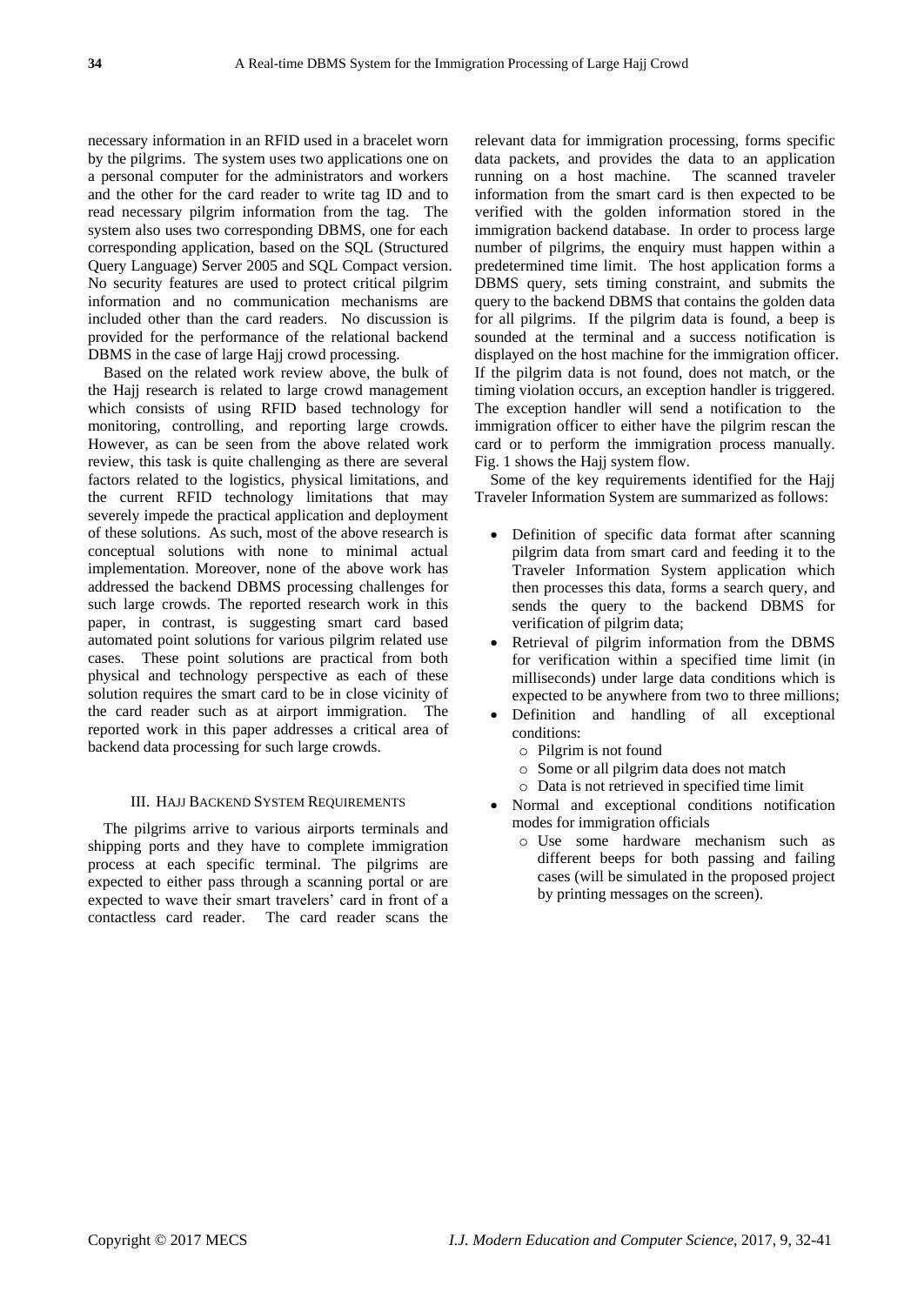

Fig. 1. Hajj Immigration Process Flow.

#### IV. DBMS TECHNOLOGIES FOR HAJJ SYSTEM

Multiple database technologies may be considered to process pilgrims' immigration information in a timely manner and to avoid any processing delays. Relational database may not be the ideal choice for such applications [10]. Relational DBMS are typically designed for storing transactional data and are optimized for analyzing complex relationships between data [10]. Relational databases can focus on these relationships because the data itself is updated relatively infrequently and does not require guarantying timeliness for each transaction.

Real-time Database Management System (RTDBMS) is a database system in which transactions have explicit timing constraints. RTDBMS does not depend only on logical result of computation but also the occurrence time of logical result. RTDBMS allows users to explicitly add desired timing constraints with various actions that may be met through system processing [11]. Some of the characteristics of RTDBMS are:

- Frequent changing of data stored in an RTDBMS within given timing constraint with correctness of such data;
- Handling of temporal data;
- Controlling concurrency access of data; and
- Defining and imposing timing constraints on data accesses.

Data management in real-time systems has specific timing requirements in the accessing and processing of data. Such time sensitive data management cannot be handled with traditional DBMS. Traditional databases often miss their transactions deadlines and suffer from overload management problem. Real-time databases have the ability to handle large number of queries with specific timing constraints. Another core feature of an RTDBMS is in-memory database. The traditional database is a disk-based database. Its processing time is nondeterministic because it involves the disk access i.e. data transfer between internal and external memory, buffer management, waiting list, and lock management. This property makes traditional database system unable to achieve the requirements of real-time transactions that must meet high efficiency and deterministic time [12].

A distributed database is a collection of multiple, logically interrelated databases distributed over a computer network [13]. Distributed databases could improve reliability and availability through distributed transactions and improve overall database performance. However, such database systems do not provide capability to define or to guarantee timing requirements as in the case of a real-time database system [13]. A realtime database system has the ability to handle large number of queries with specific timing constraints. On the other hand, distributed databases attempt to achieve integration without centralization, which is able to handle large amount of data but without timing constraints [13].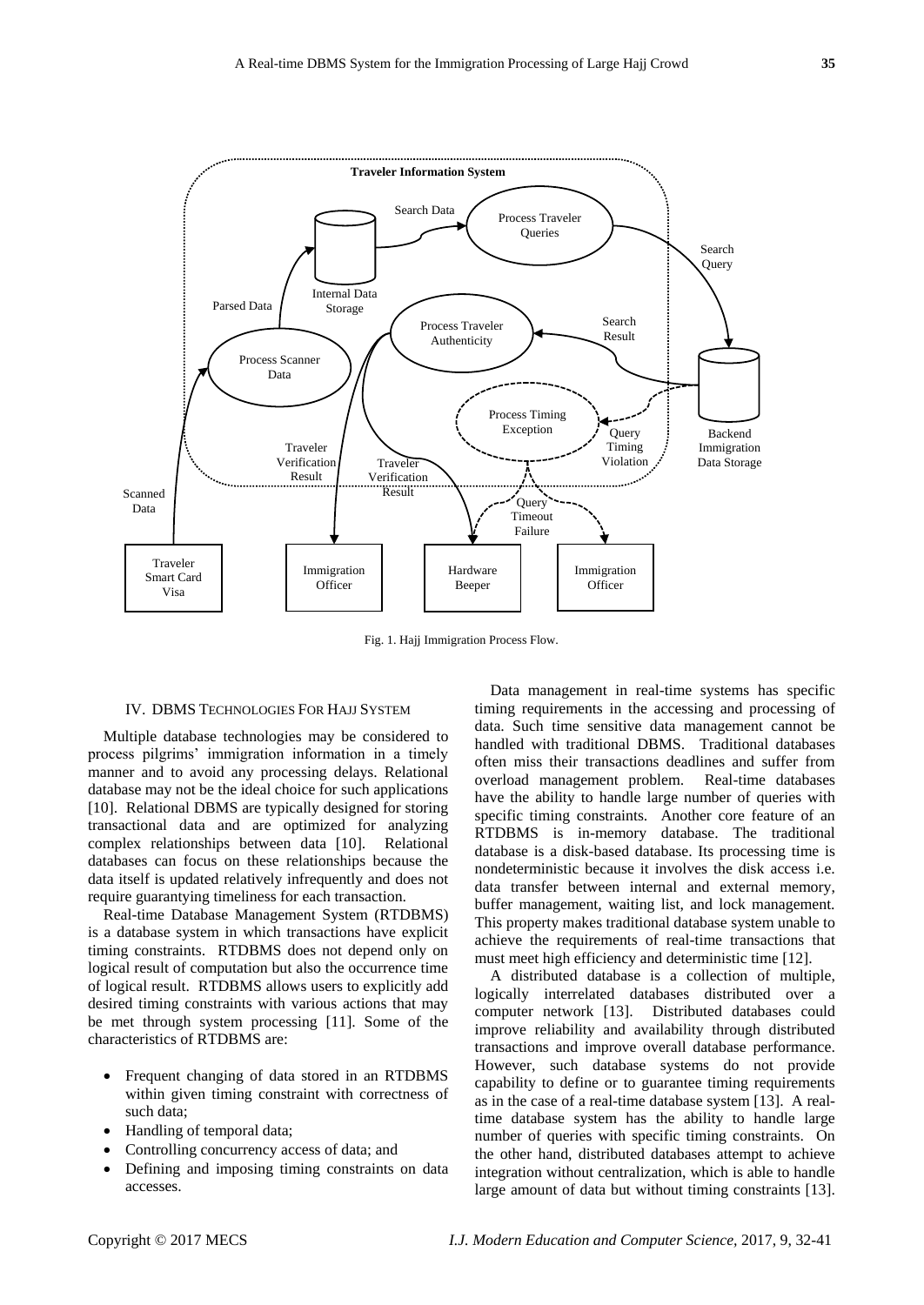"Not Only SQL" or NoSQL databases have recently emerged with the increased number of internet applications and the development of cloud computing generating mass unstructured data that the traditional relational databases have started to struggle with [14]. Some of the advantages of NoSQL databases are that data can be quickly read and written, support of mass data, extensibility, and low cost [14]. A NoSOL database system offers an approach to data management and database design for large sets of distributed data and realtime web applications [14]. Studies have shown that NoSQL databases generally compare well in runtime performance with SQL based relational databases especially for inserts, updates, and simple queries but not when querying non-key attributes and aggregate queries [15]. Hence, NoSQL databases would be better for large data with constantly changing schema or with less complex queries. Such databases may also work

comparably for certain operations on structured data as well. However, NoSQL DBMS may not work well on structured data with complex queries [15].

The main advantage of real-time database over distributed or NoSQL database is the ability of defining and enforcing timing constraints to each process that others do not support. Table 1 shows comparison of these database technologies for various DBMS features. Column two in Table 1 also highlights which of these features are considered a requirement for the Hajj pilgrim immigration processing application domain.

Since the smart card based automatic immigration processing of large number of pilgrims require response time from the backend DBMS in a very short time as well as mechanisms for handling exceptions in the case of timing violation, this project selected real-time DBMS technology to meet its primary requirement.

Table 1. Database Technology Comparison

| Comparison                   | <b>Feature Priority for the</b><br><b>Proposed Project</b> | <b>Distributed</b><br><b>Database</b> | <b>Real-time</b><br><b>Database</b> | <b>NoSQL</b><br><b>Database</b> |
|------------------------------|------------------------------------------------------------|---------------------------------------|-------------------------------------|---------------------------------|
| Scheduling                   | Required                                                   | Yes                                   | Yes                                 | Yes                             |
| <b>Timing Constraint</b>     | Required                                                   | No                                    | Yes                                 | No                              |
| <b>Transactions Priority</b> | Required                                                   | Yes                                   | Yes                                 | Yes                             |
| Dynamic Data                 | Not Required                                               | No                                    | Yes                                 | Yes                             |



Fig. 2. SenseiDB Architecture [12].

*Sensei Database:* Sensei DBMS is a freeware distributed real-time database system that was built to support many product initiatives at LinkedIn.com and is the foundation to the LinkedIn's search and data infrastructure [16]. SensieDB was selected for the prototype implementation of the Hajj smart card based immigration processing project. SenseiDB has several characteristics: atomicity and isolation, durability, consistency, elasticity, and low query latency.

The relevance support functionality in SenseiDB is implemented to help users create and tune relevance models in an easy way. The basic pipeline is that users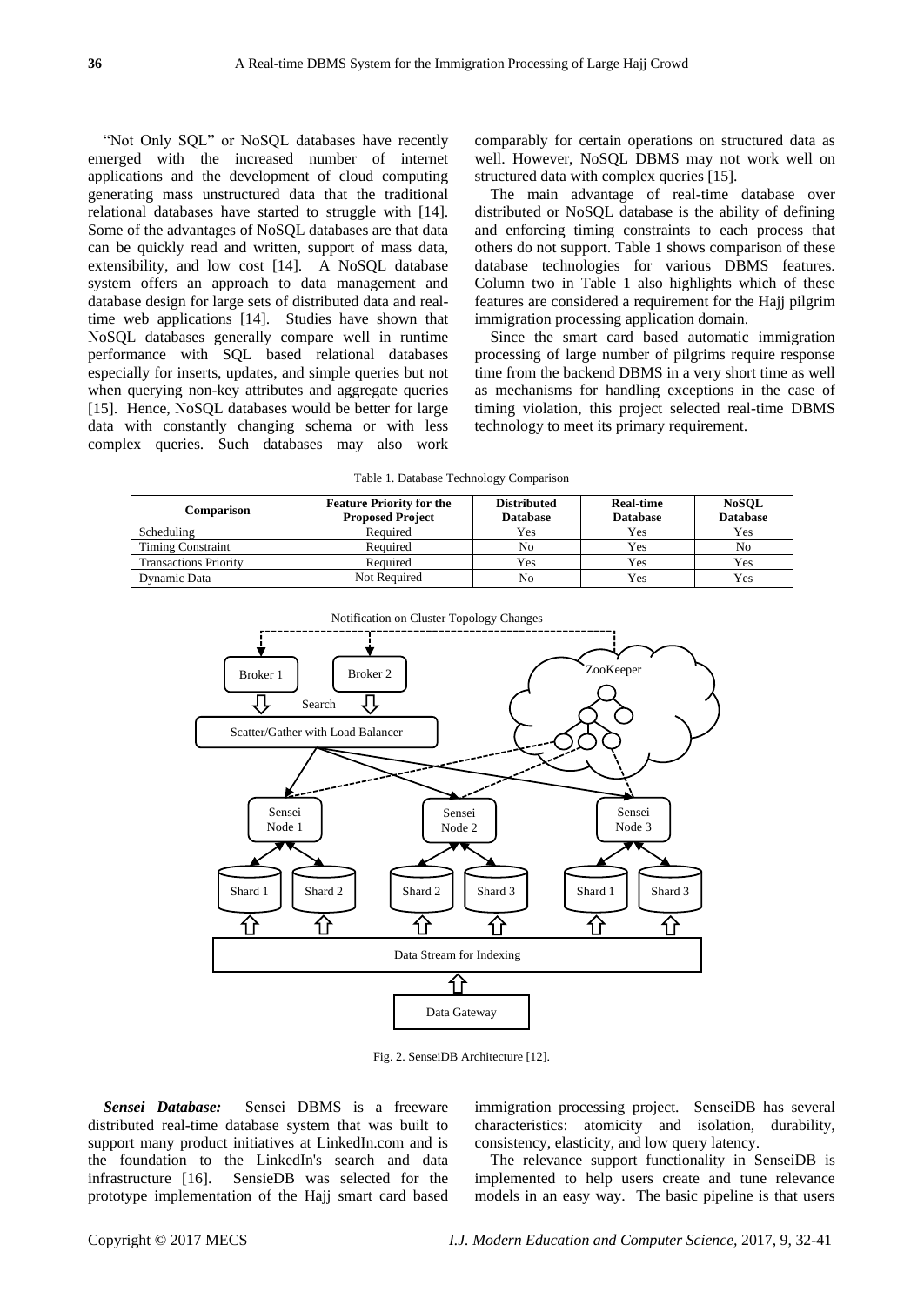relevance model expression to the server. The server will compile the code and generate the corresponding relevance model. Relevance models may have a name so that next time the user only needs to refer to the model with its name. Also, models are cached inside each node and hence there is no extra performance cost [16]. SenseiDB also supports shards that help in organizing data into horizontal partitions. In designing large data systems by separating the data into smaller shards, querytime computation cost can be split into smaller shards and work can be done in parallel [16]. For example, the issue of querying data with 100 million documents can be reduced into ten parallel queries with ten shards, each holding 10 million documents with the final result is compiled by joining the individual results. Fig. 2 shows the architectural diagram of SenseiDB [16]. The Zookeeper component in Figure 2 manages Sensei's network topology or cluster.

#### V. HAJJ PROTOTYPE SYSTEM IMPLEMENTATION

In this project, multiple modules have been installed, setup, or implemented in order to get the real-time database system environment up and running. This section provides the details of the various modules and components necessary for the prototype Hajj backend system.

*Sensei Schema:* Sensei schema consists of one flat Extensible Markup Language (XML) table instead of separate tables for each entity to avoid using JOIN command that will cause unknown delays. In addition, there are no foreign keys in the sensei schema. Fig. 3 shows a sample partial schema for the Hajj pilgrim information.

| - <table uid="id"></table>                         |
|----------------------------------------------------|
| <column name="TFName" type="string"></column>      |
| <column name="TMName" type="string"></column>      |
| <column name="TLName" type="string"></column>      |
| <column name="TAge" type="int"></column>           |
| <column name="TPassportNo" type="string"></column> |
| <column name="TContactNo" type="int"></column>     |
| <column name="TCountry" type="string"></column>    |
| <column name="TCity" type="string"></column>       |
| <column name="TDistrict" type="string"></column>   |
| <column name="TBuildingNo" type="string"></column> |
| <column name="ArrivalDate" type="date"></column>   |
| <column name="AirportName" type="string"></column> |
| <column name="TVisaNo" type="string"></column>     |
| <column name="TVisa SDate" type="date"></column>   |
| <column name="TVisa EDate" type="date"></column>   |
|                                                    |

Fig. 3. Sample XML Schema.

*Development Environment:* SenseiDB is built using Java and Python languages. Hence, Java Development Kit (JDK) environment was used to develop the application software for this project. This application software is expected to receive and parse the scanned data from pilgrim smart cards and then compose and perform the SenseiDB queries. The JDK virtual machine allows the Sensei classes to understand and to perform several tasks related to the database and the BQL operations that are written using the Java programming language.

Python pyparser is a module that is an alternative approach to creating and executing python code. SenseiDB provides the client with the capability to develop applications using either Java or Python. Some modules of the Sensei database are built using the Python language.

*Sensei Database Engine and Zookeeper Apache Server:* SenseiDB consists of several files that comprise of the database engine and the Zookeeper Apache server. Zookeeper should be running before starting Sensei engine in order to get the database running. The reason behind using Zookeeper server is that it is capable to handle real-time aspects and has the ability to create several cluster nodes based on the data as each table represents one cluster.

*Generation and Insertion of Hajj Data:* Sensei database uses JSON objects as data format. In case of the Hajj prototype system, thousands of dummy records had to be produced in order to simulate the performance of the actual Hajj scenario. In order to generate dummy data, an online JSON website generator www.yandataellan.com [17] has been used as shown in Fig. 4.

After generating the JSON code as dummy data, it has been inserted into the Sensei JSON data file in order to allow the user to find searchable data. As mentioned above, this step is used to simulate the actual performance of Sensei database installed on server with millions of records during the Hajj season.

```
{"Hajj":[
     {"TravelerfirstName":"Abdulaziz", 
      "TravelerlastName":"AlQasem"}, 
]}
```


Fig.4. JSON Data Generator.

SenseiDB uses XML format to identify tables and facets that will use JSON file as source of data as shown above.

*Identification of Sensei Database Configuration:*  SenseiDB comes with multiple configurations that need to be setup as Sensei properties before the database could be used. These properties help define some key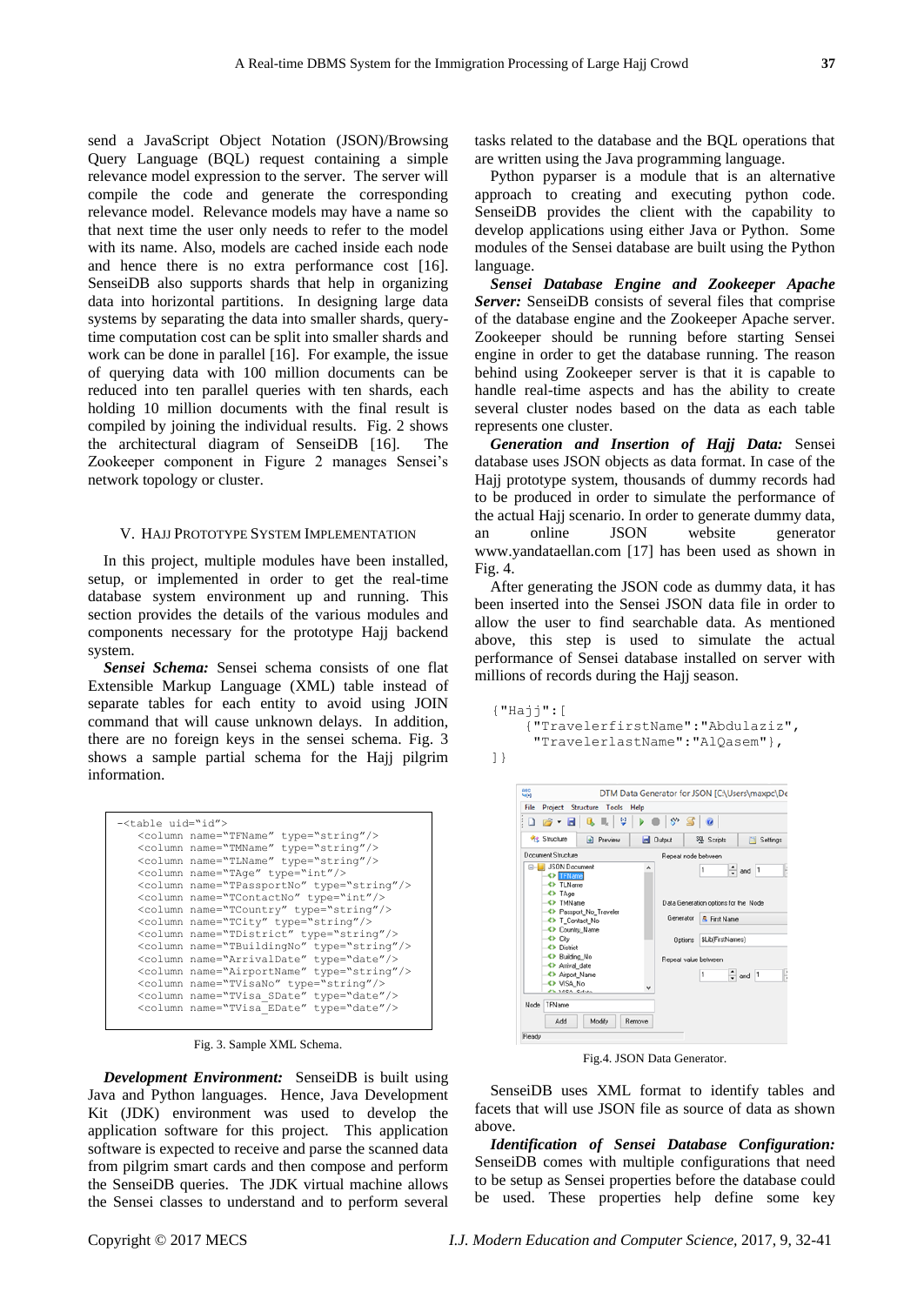parameters for the database such as timing constraints for the queries, schema, and data location. Fig. 5 shows a sample of Sensei properties.

```
# sensei node parameters
sensei.node.id=1
sensei.node.partitions=0,1
# sensei network server parameters
sensei.server.port=1234
sensei.server.requestThreadCorePoolSize=20
sensei.server.requestThreadMaxPoolSize=70
sensei.server.requestThreadKeepAliveTimeSecs=
300
# sensei cluster parameters
sensei.cluster.name=sensei
sensei.cluster.url=localhost:2181
sensei.cluster.timeout=30000
# sensei indexing parameters
Sensei.index.director=index/hajjdata
```
Fig.5. Sensei Configuration.

*Installation and Configuration of Zookeeper Server:*  Zookeeper is a centralized Apache server that provides services for maintaining configuration information, naming, providing distributed synchronization, and providing group services. Zookeeper Apache server comes with configurations such as setting port, cluster, and localhost, that are needed to run server clusters. These configurations are related with the port number and time needed for ticking "ping". Fig. 6 shows setting of Zookeeper configuration for this project.

```
tickTime=2000
dataDir=/var/lib/zookeeper
clientPort=2181
```
*Execution of BQL Queries:* Browsing Query Language (BQL) is an SQL-like language that provides Sensei users easy access to the database if they have experience using traditional relational databases. A BQL example query is as follows:

```
SELECT tags, price from cars 
WHERE tags CONTAINS ALL ("cool","hybrid") 
EXCEPT("favorite") LIMIT 5;
```
These BQL queries may directly be run in the Sensei shell or can be composed and submitted using the Java application connected with the Sensei DBMS.

*Java Application:* A Java desktop application has been developed to read and parse pilgrim data from a smart card, to form and to execute a Sensei query, to handle exceptions, and to define additional finer granularity timing constraints on top of the existing timing constraints provided by Sensei. Sensei provides timing constraints at the "minutes" granularity level. In order to meet the project requirements, finer timing constraints at the milliseconds level were needed which were defined and enforced at the Java application level.

The Java desktop application consists of several classes. Table 2 lists the Hajj Java application classes and their purpose. Some of these classes are used to store specific pilgrim information such as personal information, country information, passport and visa information, flight information, and Mualeem information. These classes provide the user the ability to manipulate data separately and retrieve them again, e.g. specifying age range to be retrieved from traveler class to retrieve just the accepted range of age. Mualeem is a local Hajj group responsible for logistics of the pilgrims such as accommodation, local transport, food, etc. Each pilgrim coming for Hajj has to register with some local Mualeem group as part of the Hajj application process.

Voice Alert class is to provide beep from reading .wav file containing several messages. These messages are for various notifications from the backend DBMS such as pilgrim information positive verification, pilgrim information missing or mismatch notification, and timing constraint violations while accessing the backend DBMS.

In the timing module, synchronized method has been used to delegate the Web Service invocation to another thread, and joining on it using a specified timeout. The timing module creates tunnel that carries out request with timing constraint. Sensei query is loaded within this request using synchronized method to be performed within the specified timing constraints. The application module allows the ability to enhance and to increase the timing constraints granularity from minutes as supported by Sensei to milliseconds as required by the project.

*Exception Handling:* In the Hajj Java application, the main class contains Sensei query class that has the responsibility to query the database based on data gathered from JSON file. There are following possibilities of running a query:

- If the query finds and retrieves the needed data within specified timing constraints, the application will display message indicating that the pilgrim information exists and it will result in a specific beep at the terminal.
- If the Sensei query could not find matched information or if there are mismatches in some fields within specified timing constraints, it will display message indicating that there is no record for this traveler with a specific beep at the terminal. In this case, the system will prompt the immigration officer for a manual verification.
- If the Sensei query exceeded the query search timing constraints, the application will make two more attempts. The application will then send a request to Sensei and Zookeeper server to kill the query after the third attempt also fails. Message will be displayed indicating that the timing constraints exceeded and a unique beep will be produced at the terminal. The application will then prompt the immigration officer for manual verification of the pilgrim.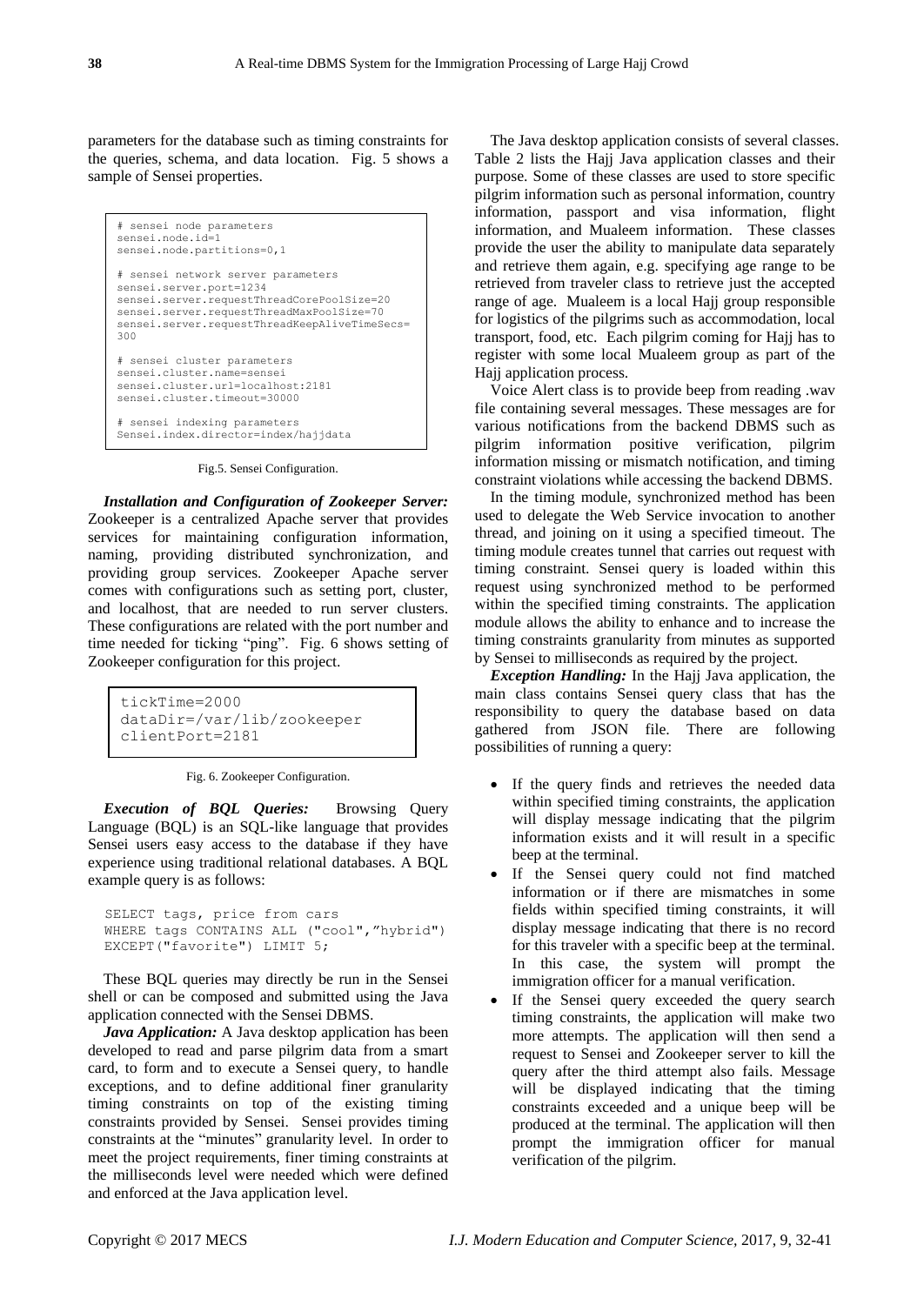Table 2. Hajj Java Application Classes

| <b>Class</b>        | <b>Description</b>                              |
|---------------------|-------------------------------------------------|
| Traveler info class | Contains traveler information and related       |
|                     | methods such as: first name, middle name,       |
|                     | last name, contact number and age.              |
| Country info class  | Contains country information and related        |
|                     | methods such as: country name, city, district,  |
|                     | and building number.                            |
| Passport info class | Contain passport information and related        |
|                     | methods such as: passport number, passport      |
|                     | issue date, and passport expire date.           |
| Visa info class     | Contain visa information and related methods    |
|                     | such as: visa number, visa issue date, and visa |
|                     | expire date.                                    |
| Mualeem info        | Contains Mualeem information and related        |
| class               | methods such as: Mualeem id, first name, last   |
|                     | name, contact number, email, and office         |
|                     | location.                                       |
| Arrival info class  | Contains information about arrival              |
|                     | information and related methods such as:        |
|                     | flight information, airport name, arrival date  |
|                     | and time, leaving date and time.                |
| Main class          | Contains four sub-classes: timing class, query  |
|                     | class, JSON parser class, and voice alert       |
|                     | class. In addition, it serves as the glue class |
|                     | for the various information classes listed      |
|                     | above.                                          |

*Query Performance and Optimization:* SenseiDB improves query search performance by automatically indexing data loaded in the random access memory (RAM) for the first run to enhance the performance of query. It also offers manual indexing for machines with not enough RAM to allow Sensei to load manually indexed data as partial dataset into RAM. Both indexing helps Sensei to easily find the needed data previously queried. In this project, the prototype is developed on a client machine with limited RAM. Hence, manual indexing has been used for a small subset of data as test.

*Sample Runs Using a Large Dataset:* Dataset has been populated for this prototype implementation with around million records to simulate the performance of real case of Hajj. As Sensei database was designed to run in a server environment, 3.8 GB of RAM was not enough to load the entire dataset on the client machine, so this prototype loaded partial datasets to get the sample runs. In all of the selected datasets, the query was performed within the specified timing constraints. In order to ensure the two exceptional cases can be correctly handled by Sensei and the Java application, forced error conditions were correctly simulated by the prototype system. The three test scenarios were as follows:

- The first case contains correct data stored in JSON file and runs within given timing constraint.
- Second case contains incorrect data stored in JSON file and runs within given timing constraint.
- Third case contains correct data performed with smaller duration of timing constraint to demonstrate timing violation.

#### VI. IMPLEMENTATION ISSUES

There were some challenges encountered during the prototype Hajj system implementation and there were some key learnings as well.

1. Issue: Linux operating system is a highly customized, open source operating system and it requires high-end machine to perform well. It was challenging to develop real-time project in a Linux environment.

Learning Outcome: Fedora version is the most suitable version for a client personal computer. On the other hand, Red Hat is the best-customized version for the server environment.

2. Issue: Zookeeper Hadoop Apache server is appropriate to deal with real-time databases because it is a high-performance coordination service for distributed applications with different clusters. Configurations of Zookeeper server were challenging due to rarity of resources available on the Web.

Learning Outcome: Using general configuration is enough; Sensei database comes with its configuration that is needed to manipulate real time aspects.

- 3. Issue: BQL language is the query language for Sensei with unique syntax. This language is like SQL but the difference is that BQL has the ability to deal with facets that allow users to configure the way they want to retrieve the data. Learning Outcome: BQL has two syntaxes. The first syntax works with Linux shell as an SQL like query language. The second has a special syntax used by Java application based on Sensei library. 4. Issue: Sensei database uses Zookeeper instance as
- the default setting. It was a difficult issue to deal with the included version instead of using a new separate version available on the Web. Learning Outcome: Included version is fully compatible with the Sensei database but had to be properly configured. After some debug, it was determined that the port number and tick time had to be properly specified as they vary from system to system. 5. Issue: Zookeeper server allows the user to define

up to eight clusters, which will increase performance by replicating the data. Due to lack of any documentation, it was quite challenging to enable and implement multiple clusters.

Learning Outcome: Zookeeper Apache server is designed to represent one cluster for each table of the database. As this project deals with only one entity "traveler", one table was enough to represent the needed information that was held in one cluster for this prototype implementation. An extension of the project is going on currently enhancing the performance by enabling multiple clusters.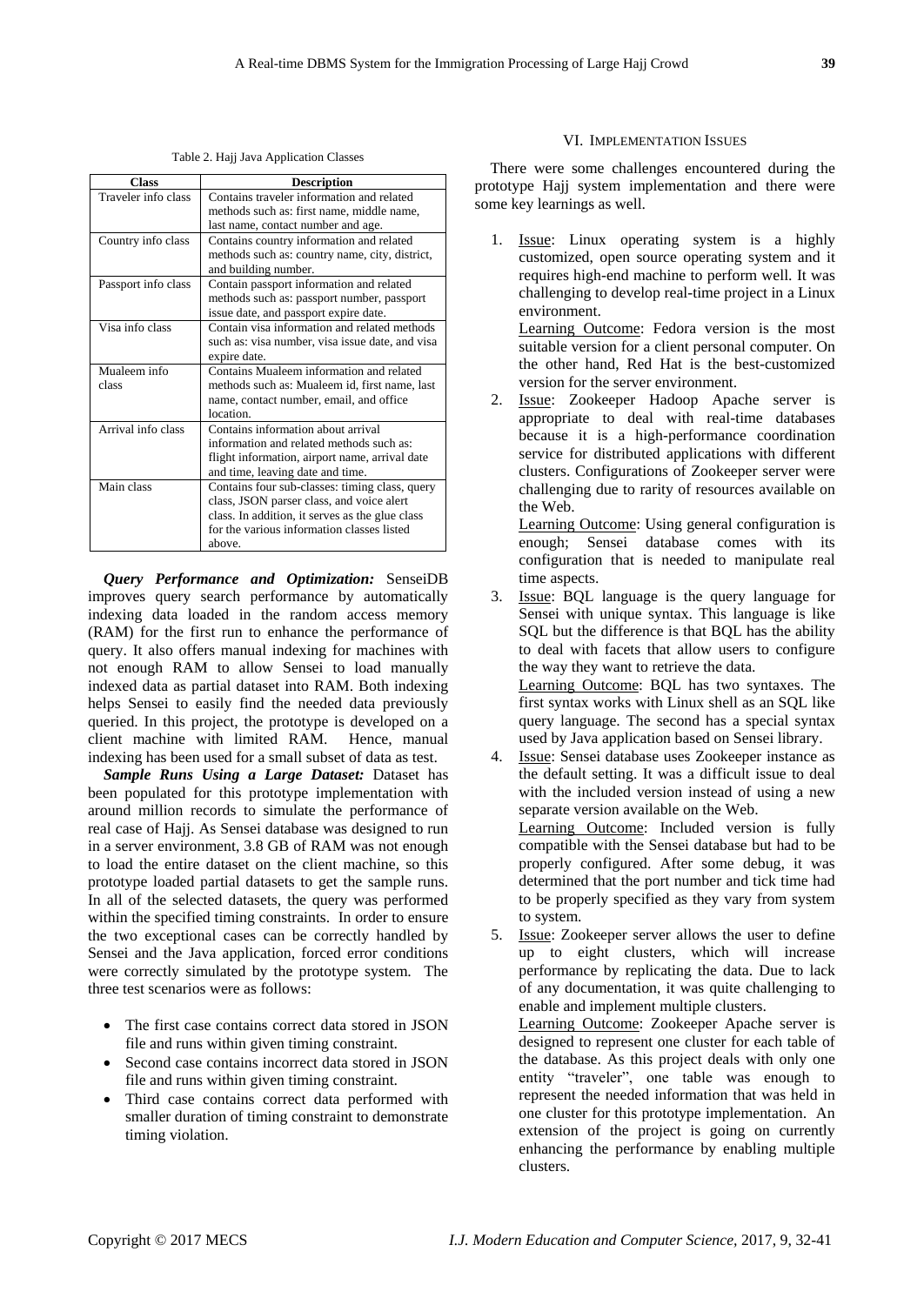6. Issue: Database model used in the SenseiDB is a flat XML file combined with JSON files. This fact had to be discovered during the preliminary setting and implementation because Sensei Web site does not provide details about the database model.

Learning Outcome: XML file used along with JSON file to represent the facet which is being used to indicate how Sensei will query the data. Facets can be specified as a range to inform the query that there are data only between the specified range. Facets is one factor that helps Sensei to speed up query performance.

#### VII. CONCLUSION

A prototype system for improving immigration processing efficiency of Islamic Hajj event large crowd management was developed using Sensei real-time DBMS. The prototype system was developed as a feasibility study for the concept and was successfully used to demonstrate that Hajj large crowd management can be handled with the proposed approach. At present, several efforts are currently going on to extend this work at the College of Computer Sciences and Information Technology, King Faisal University, Kingdom of Saudi Arabia. An extension of the prototype backend DBMS system is under development to move the system from client environment to a server environment that will allow running on datasets of from three to five millions to simulate actual Hajj load and overload. In addition, sharding or horizontal partitioning is being enabled to evaluate and to further improve performance of pilgrim information verification. Finally, performance analysis of Sensei versus Mongo NoSQL database is also being worked on to understand if there are any performance advantages of one versus the other and to accurately capture and define timing constraints under various application scenarios.

#### **REFERENCES**

- [1] Hajj. https://en.wikipedia.org/wiki/Hajj [20 Mar 2017].
- [2] Vision 2030. http://vision2030.gov.sa/en [20 Mar 2017].
- [3] M. Yamin, "A Framework for Improved Hajj Management and Research," *ENTIC Bulletin*, 2008.
- [4] Ministry of Hajj. http://haj.gov.sa/english/pages/default.aspx [20 Mar 2017].
- [5] E. Riyad, "Towards a High-Quality Religious Tourism Marketing: The Case of Hajj Service in Saudi Arabia," *Tourism Analysis,* Vol. 17, No. 4, pp. 509-522.
- [6] R. O. Mitchell, H. Rashid, F. Dawood, and A. AlKhalidi, "Hajj Crowd Management and Navigation System : People Tracking and Location Based Services via Integrated Mobile and RFID Systems," *Proceedings of the 2013 International Conference on Computer Applications Technology (ICCAT)*, Jan 20-22, 2013, Sousse, Tunisia, pp. 1-7.
- [7] M. Mohandes, "An RFID-Based Pilgrim Identification System (A Pilot Study*)," Proceedings of the 11th International Conference on Optimization of Electrical*

*and Electronic Equipment (OPTIM 2008)*, May 22-24, 2008, Brasov, Romania, pp. 107-112.

- [8] E. Alsaggaf, O. Batarfi, N. Aljojo, and C. Adams, "Secure Hajj Permission Based on Identifiable Pilgrim's Information," *International Journal of Information Technology and Computer Science (IJITCS)*, Vol. 7, No. 5, April 2015, pp. 67-76.
- [9] A. Geabel, K. Jastaniah, R. Abu Hassan, R. Aljehani, M. Babadr, and M. Abulkhair, "Pilgrim Smart Identification Using RFID Technology (PSI)," in *Design, User Experience, and Usability: User Experience Design for Everyday Life Applications and Services*, Lecture Notes in Computer Science, Springer, 2014, pp. 273-280.
- [10] B. Kao and H. Garcia-Molina, "An Overview of Real-Time Database Systems," in *Real Time Computing*, W. A. Halang and A. D. Stoyenko (editors), NATO ASI Series F: Computer and Systems Sciences, Vol. 127, Springer: Berlin, Heidelberg, 1994, pp. 261-282.
- [11] Y. Lu, Y. Liu, Q. Han, G. Hu, and Z. Li, "The Architecture and Execution Model of an Active Real-time Database Management System," *Proceedings of the 1997 International Conference on Information, Communications and Signal Processing (ICICS)*, Sep. 9- 12, 1997, Singapore, pp. 815-819.
- [12] J. Wu, Y. Cheng, and N. N. Schulz, "Overview of Real-Time Database Management System Design for Power System SCADA System," *Proceedings of the IEEE SoutheastCon 2006*, Mar. 31 – Apr. 2, 2006, Memphis, Tennessee, USA, pp. 62-66.
- [13] M. T. Ozsu and P. Valduriez, *Principles of Distributed Database Systems*, 3rd ed., Springer, 2011.
- [14] J. Han, E. Haihong, G. Le, and J. Du, "Survey on NoSQL database," *Proceedings of the 6th International Conference on Pervasive Computing and Applications (ICPCA)*, Oct. 26-28, 2011, Port Elizabeth, South Africa, pp. 363–366.
- [15] Z. Parker, S. Poe, and S. V. Vrbsky, "Comparing NoSQL MongoDB to an SQL DB," *Proceedings on the 51st ACM Southeast Conference (ACMSE '13)*, Apr. 4-6, 2013, Savannah, Georgia, USA, pp. 5:1 – 5:6.
- [16] SenseiDB. http://senseidb.github.io/sensei/overview.html [30 Jan 2017].
- [17] Data Generator. www.yandataellan.com [1 Mar 2017]

## **Authors' Profiles**



**Amir A. Khwaja** received his MS and PhD degrees in Computer Science from Arizona State University, Arizona, USA. He received his Bachelor's degree in Computer Engineering from N.E.D. University of Engineering and Technology, Karachi, Pakistan.

He is an assistant professor at the College of Computer Sciences and Information Technology, King Faisal University, Al-Ahsa, Kingdom of Saudi Arabia since 2014. Prior to that he had 21 years of semiconductor industry experience. He worked for 20 years in Intel Corporation, USA, in various capacities: CAD software developer, XScale and Atom mobile system-on-a-chip (SoC) validation architect, Validation Program Manager, and Sr. Engineering Manager. He worked for one year in Qualcomm, San Diego, California, USA, as a Principal Engineer and Sr. Manager, leading the successful completion of the validation of Qualcomm's